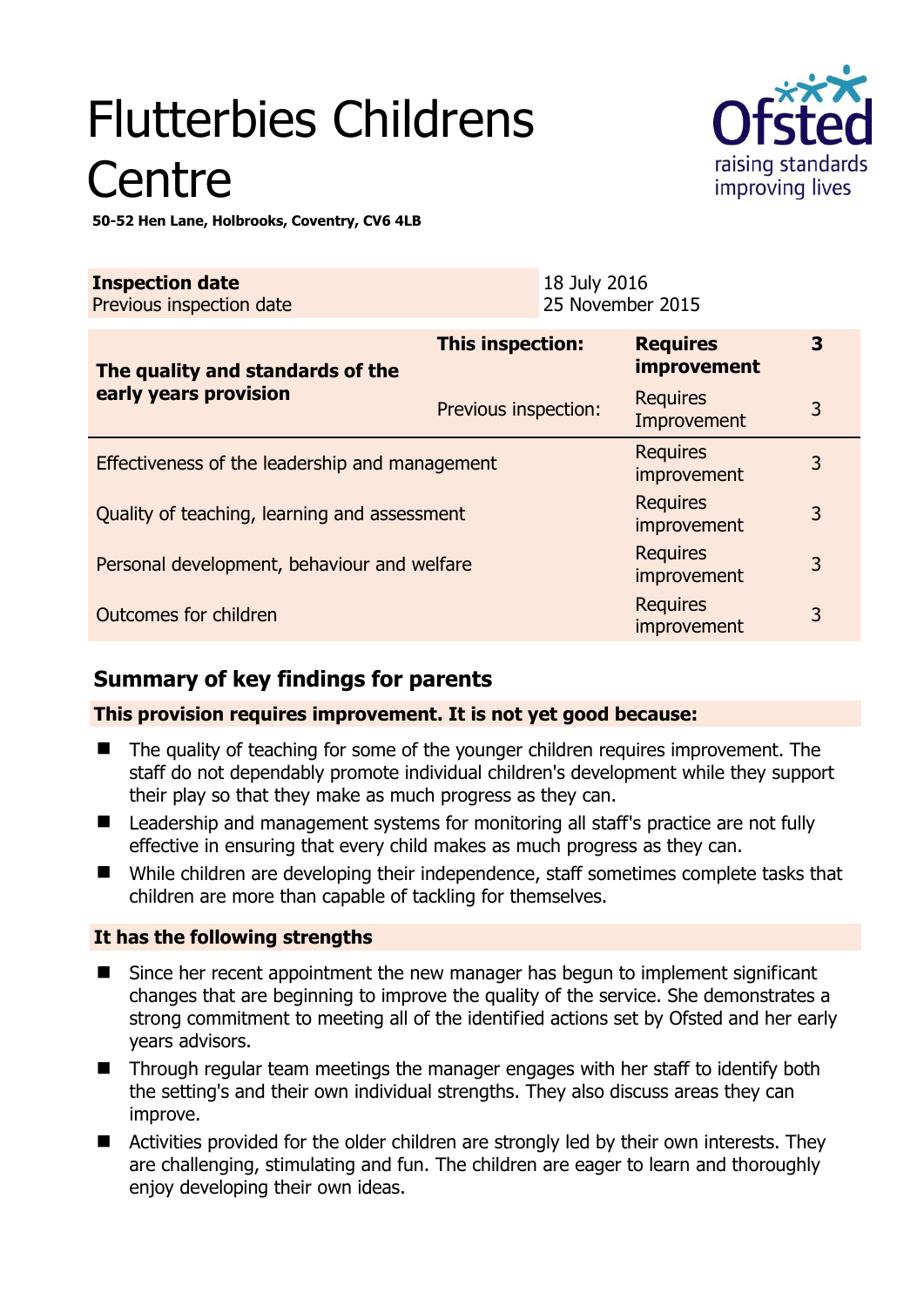## **What the setting needs to do to improve further**

#### **To meet the requirements of the early years foundation stage the provider must:**

#### **Due Date**

29/07/2016

■ ensure that staff's knowledge and understanding of how to promote the learning and development of the younger children are secure, raising the quality of teaching to support them to make best progress.

#### **To further improve the quality of the early years provision the provider should:**

- extend procedures for monitoring and improving the quality of teaching to ensure that younger children are effectively challenged and make as much progress as they can
- increase opportunities for children to become more independent.

#### **Inspection activities**

- The inspector observed activities in the indoor and outdoor play areas.
- The inspector held meetings with the management team, and spoke to staff and children at appropriate times during the inspection.
- The inspector conducted observations of the activities and evaluated the teaching methods with the manager.
- The inspector looked at a selection of children's records, policies and procedures and a range of other documentation, including the setting's self-evaluation.
- The inspector checked evidence of staff members' suitability, qualifications and training.
- The inspector spoke to parents during the inspection and took account of their views.

**Inspector**  Hayley Lapworth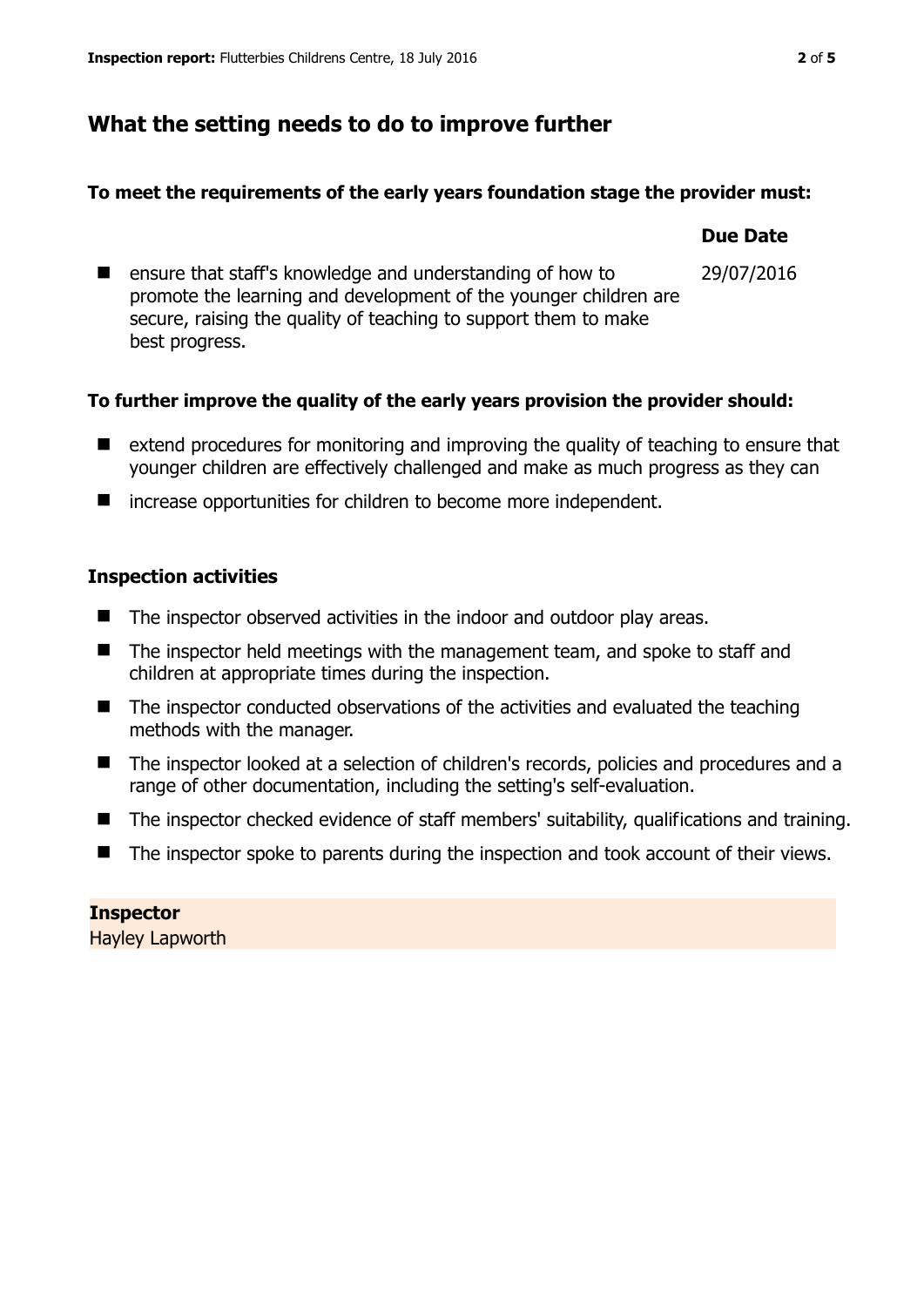## **Inspection findings**

#### **Effectiveness of the leadership and management requires improvement**

The arrangements for safeguarding are effective. The staff are deployed well to ensure children are supervised at all times. Risk assessments are undertaken on a daily basis and all areas used by children are safe and secure. Monitoring of staff practice is not yet fully effective to ensure that the quality of teaching is consistent across the staff team. However, the manager is becoming increasingly aware of individual staff's strengths and where they need to improve, and she has identified actions to raise standards. The manager has identified that some staff would benefit from training in specific areas. For example, she has recently accessed training in sustained shared thinking for a group of staff. All staff have access to courses in first aid and safeguarding children. Staff share secure relationships with parents and other providers. Staff communicate each day with parents about their children's care, learning and development. Parents are complimentary about the service they receive.

#### **Quality of teaching, learning and assessment requires improvement**

Activities for babies and children in the pre-school present them with appropriate levels of challenge. However, inconsistencies in the staff's knowledge and understanding of how to best promote learning for toddlers means that some of the adult-led activities do not provide enough challenge. There is a suitable balance of child-led and adult-led activities. For example, older children enjoy creating their own games, such as racing cars against one another. Staff extend the children's learning by asking them to think of other ways they could race. When children suggest running indoors, staff swiftly remind them to think about their golden rules for behaviour. The children decide they would like to make medals to present to the winner of each race. Staff ensure all children can be fully included and they encourage them to make enough medals so that each child feels valued.

#### **Personal development, behaviour and welfare require improvement**

Children are beginning to learn about how to keep themselves safe. For example, staff explain the importance of holding onto the hand rail when they come down the stairs. Settling-in procedures help children to settle and provide foundations to build partnerships with parents. Staff ask the parents questions about their children's individual needs. Children are well supported to meet their own body's needs. On warmer, sunny days staff act as good role models, drinking plenty of fluids, and they frequently suggest the children should do so too. Children begin to learn how to manage their self-care needs. However, at times, their growing independence is not fully encouraged as staff do tasks for them that they are more than capable of doing for themselves.

#### **Outcomes for children require improvement**

Babies and pre-school children are acquiring strong skills across the seven areas of learning. They are suitably prepared in readiness for the move on to the next room within the nursery and on to school. However, toddlers are not making as much progress as they might. This is due to the inconsistencies in staff's knowledge and understanding of how to promote their learning and development.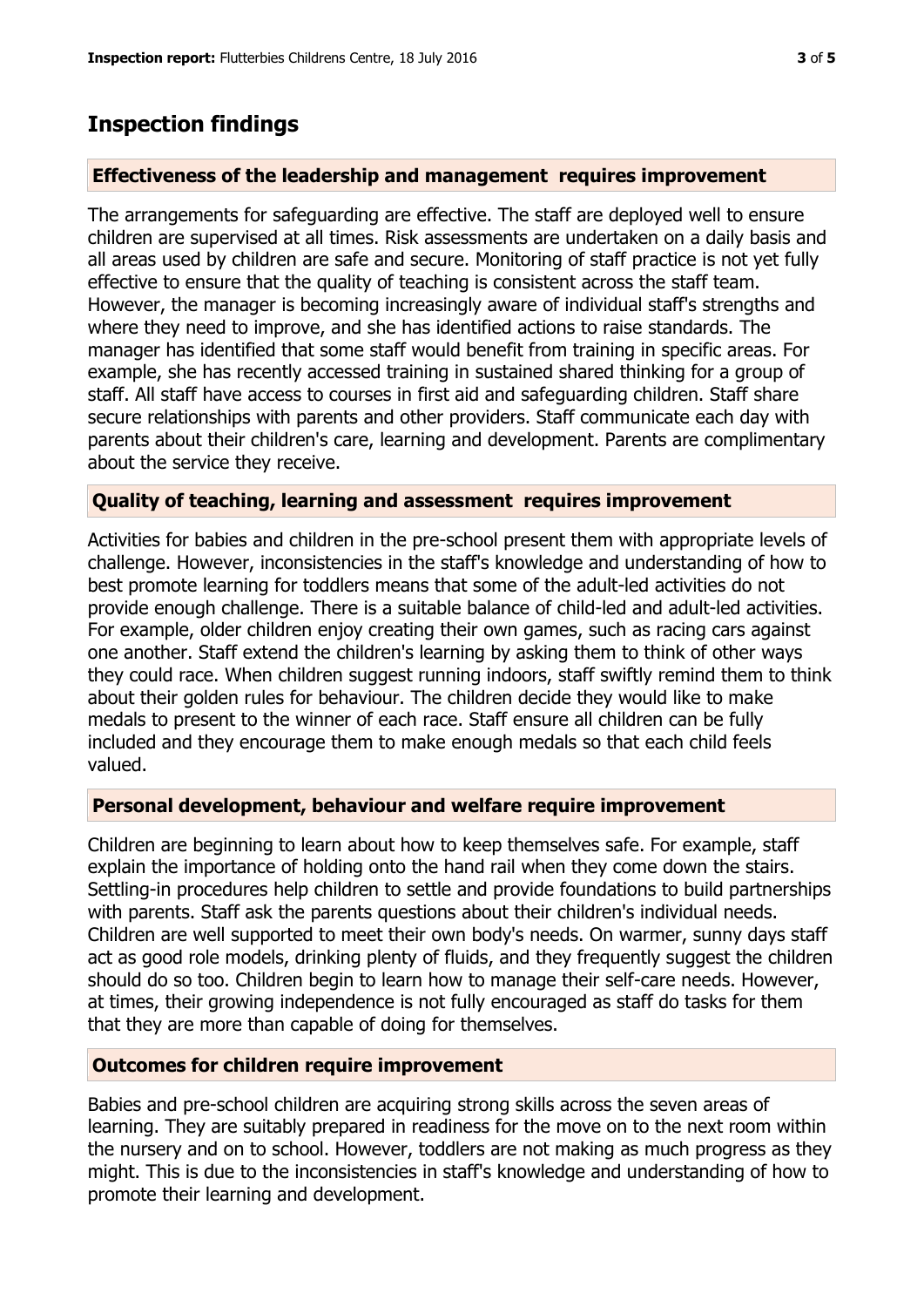## **Setting details**

| Unique reference number                             | EY418306                                               |  |
|-----------------------------------------------------|--------------------------------------------------------|--|
| <b>Local authority</b>                              | Coventry                                               |  |
| <b>Inspection number</b>                            | 1033935                                                |  |
| <b>Type of provision</b>                            | Full-time provision                                    |  |
| Day care type                                       | Childcare - Non-Domestic                               |  |
| <b>Registers</b>                                    | Early Years Register, Compulsory Childcare<br>Register |  |
| Age range of children                               | $0 - 4$                                                |  |
| <b>Total number of places</b>                       | 58                                                     |  |
| Number of children on roll                          | 30                                                     |  |
| Name of registered person                           | Tommies Childcare Ltd                                  |  |
| <b>Registered person unique</b><br>reference number | RP900852                                               |  |
| Date of previous inspection                         | 25 November 2015                                       |  |
| <b>Telephone number</b>                             | 02476 638 700                                          |  |

Flutterbies Childrens Centre was registered in 2010. It employs nine members of childcare staff. Of these, the manager holds an early years qualification at level 5 and a high majority of staff hold early years qualifications at level 3 or level 2. The setting is open all year round from Monday to Friday and sessions are from 7.30am to 6pm. It provides funded early education for two-, three- and four-year-old children.

This inspection was carried out by Ofsted under sections 49 and 50 of the Childcare Act 2006 on the quality and standards of provision that is registered on the Early Years Register. The registered person must ensure that this provision complies with the statutory framework for children's learning, development and care, known as the early years foundation stage.

Any complaints about the inspection or the report should be made following the procedures set out in the guidance 'Complaints procedure: raising concerns and making complaints about Ofsted', which is available from Ofsted's website: www.gov.uk/government/organisations/ofsted. If you would like Ofsted to send you a copy of the guidance, please telephone 0300 123 4234, or email enquiries@ofsted.gov.uk.